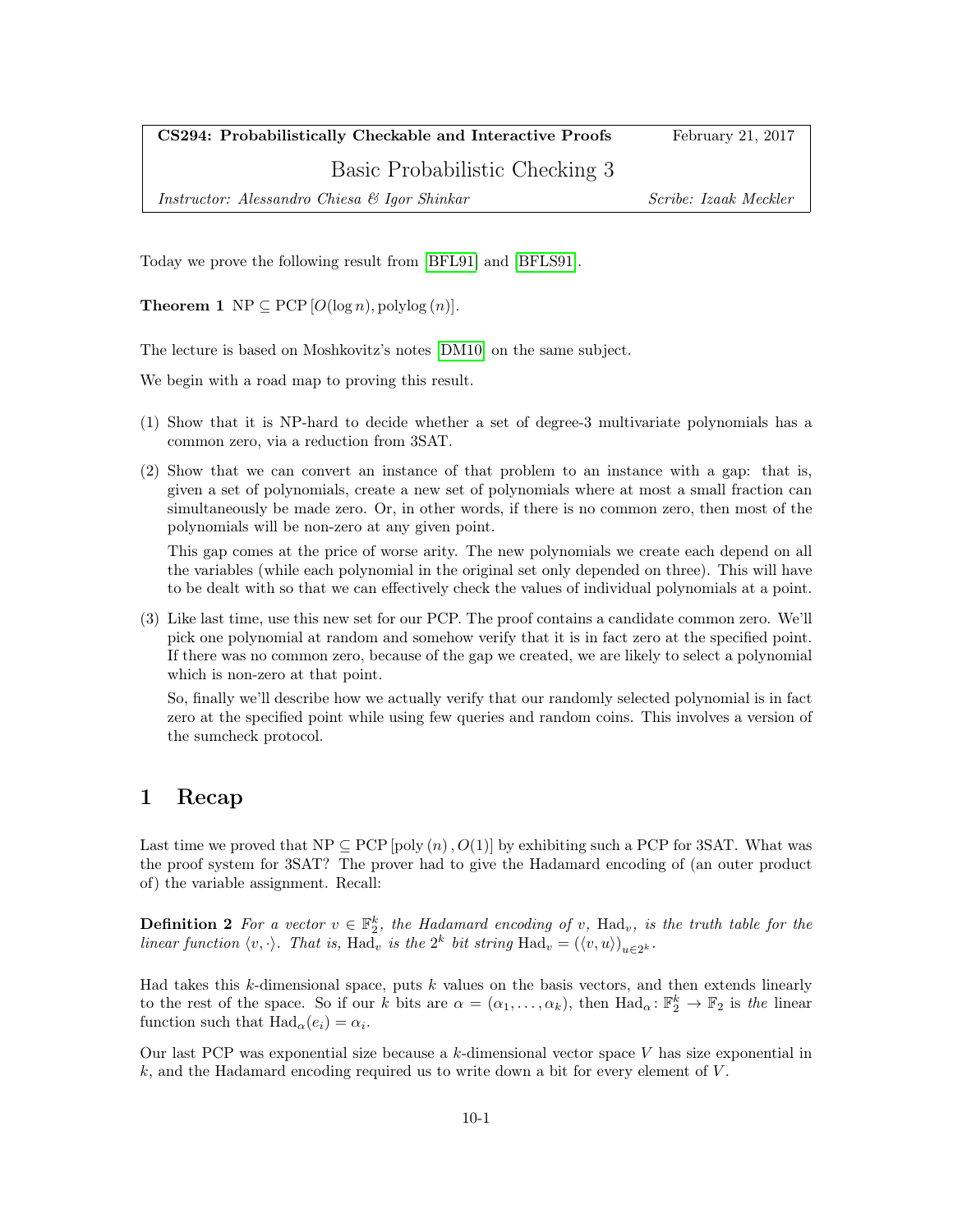So, intuitively, we need a better encoding in order to get a result like  $3SAT \in PCP$  [ $O(log n)$ , polylog  $(n)$ ]. We want the encoding to still be redundant so we can make sure that the given word is close to the corresponding code word, but we want it also to be more succinct, to be less wasteful than Hadamard. And how we're going to do that is by using low-degree polynomials instead of linear functions (which are polynomials of total degree one).

## 2 Zero testing

Zero testing is the following problem: given a set of polynomials  $p_1, \ldots, p_\ell \in \mathbb{F}[x_1, \ldots, x_n]$ , determine if they have a common zero. That is, decide if there are  $a_1, \ldots, a_n \in \mathbb{F}$  such that  $p_i(a_1, \ldots, a_n) = 0$ for each  $i \in [\ell].$ 

Degree-3 common zero testing is the same problem but with the additional assumption that the input polynomials are degree 3. We will only need to consider degree 3 common zero testing.

**Fact 3** Degree 3 common zero testing is NP-complete over any finite field  $\mathbb{F}$ .

**Proof:** Reduction from 3SAT. We'll describe how to map each literal e to a polynomial  $p(e)$ , each clause C to a polynomial  $p(C)$ .

- 1.  $p(x_i) := 1 x_i$
- 2.  $p(\overline{x_i}) := x_i$
- 3.  $p(e_1 \vee e_2 \vee e_3) := p(e_1)p(e_2)p(e_3)$

Now given a 3-CNF formula

$$
\varphi = \bigwedge_i C_i
$$

consider the set of degree-3 polynomials  $S_{\varphi} := \{ p(C_i) \}_{i}$ .

We claim that the polynomials  $S_{\varphi}$  have a common zero if and only if  $\varphi$  has a satisfying assignment (in fact, the satisfying assignment is the common zero).

Suppose  $a = (a_1, \ldots, a_n)$  is a zero of every  $p(C_i)$ . Write  $p(C_i) = p(e_{i,1})p(e_{i,2})p(e_{i,3})$ . Since fields don't have zero divisors, for each i, we must have  $p(e_{i,j})(a) = 0$  for some  $j \in [3]$ . Since  $p(e_{i,j}) = x_{k(i,j)}$ or  $1-x_{k(i,j)}$ , we thus have  $a_{k(i,j)} \in \{0,1\}$ . Consider the assignment which takes each  $x_{k(i,j)} := a_{k(i,j)}$ and assigns the other variables arbitrarily. It is clear that for each  $i$ , this assignment will cause the j-th variable of  $C_i$  to evaluate to true, and thus it constitutes a satisfying assignment for  $\varphi$ .

Conversely, suppose  $a_1, \ldots, a_n$  is a satisfying assignment for  $\varphi$ . Then for each i, some literal  $e_i$ evaluates to 1 under the assignment. By the definition of p, this implies that  $p(e_i) = 0$ . This in turn means that the polynomial  $p(C_i) = 0$  (since  $p(e_i)$  is a factor of it). Thus  $a_1, \ldots, a_n$  is a zero of every polynomial in  $S_{\varphi}$ .

We are going to construct our PCP for this problem.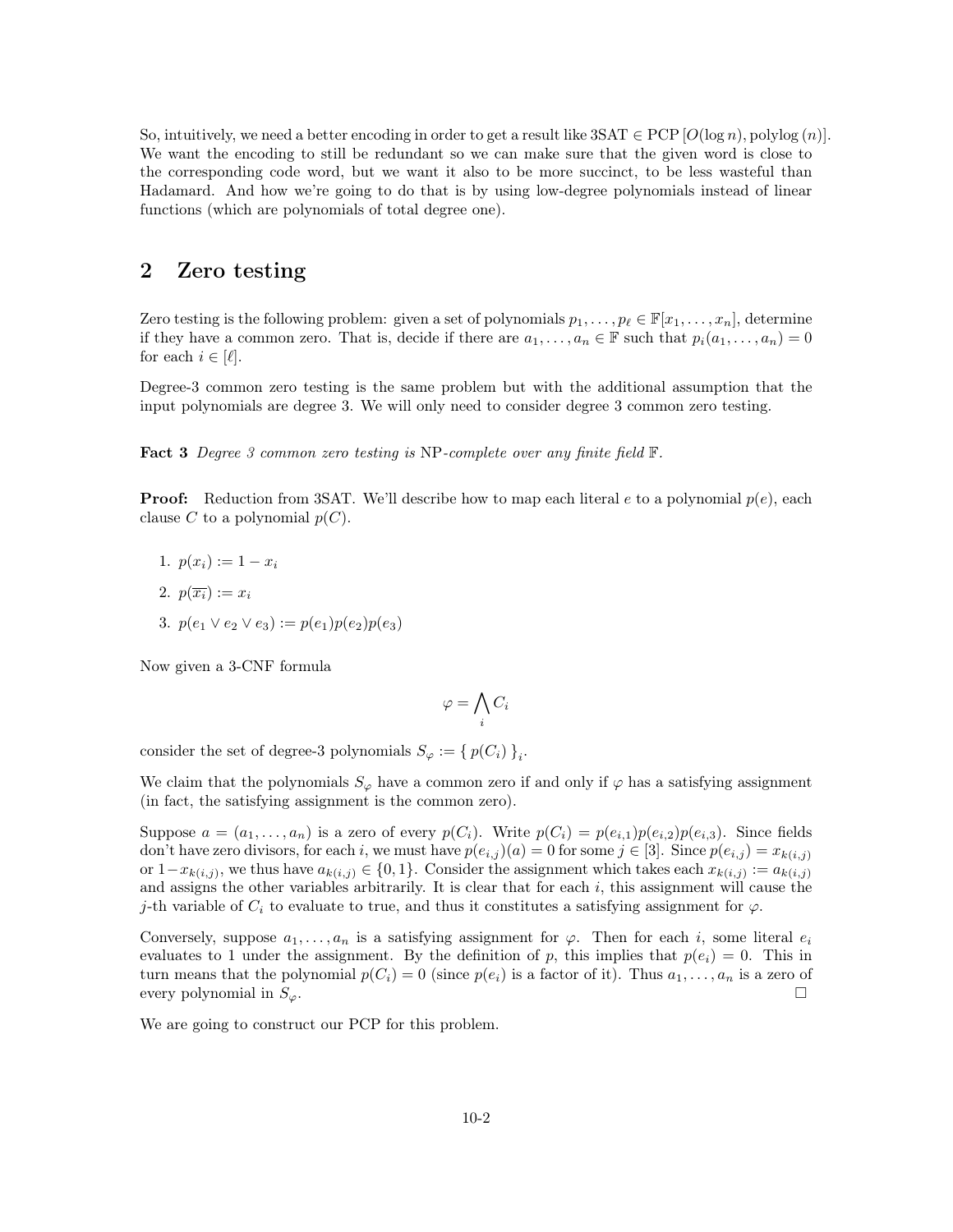## <span id="page-2-0"></span>3 From zero testing to gap zero testing

The problem of finding a common zero of a set of polynomials  $p_1, \ldots, p_\ell$  could have a small gap. That is, it is possible that  $p_1, \ldots, p_\ell$  do not all have a common zero, but we can simultaneously satisfy  $\ell - 1$  of them. This is a problem for constructing a PCP, for which we need it to be impossible to simultaneously satisfy more than a constant fraction of the constraints.

Thus, we want to make a gap for the zero testing problem. That is, given a set of  $\ell$  polynomials S we want to create a new set  $S'$  such that

- 1. If  $S$  has a common zero then so does  $S'$ .
- 2. If  $S$  does not have a common zero then each assignment is a zero of at most half of  $S'$ .

Last time we did this by taking all possible linear combinations over  $\mathbb{F}_2$  of our original set of polynomials: If the polynomials themselves had a common zero, then clearly any linear combination has that zero, and if there is no common zero, then at least half of the linear combinations (over  $\mathbb{F}_2$ ) would be non-zero.

This will not work here. If we take  $S'$  to be all possible linear combinations, its size will be exponential in the size of  $S$ , and the verifier will have to use polynomially much randomness to pick random constraints to check. Notice though that if we picked, say,  $\ell^2$  random linear combinations then by a Chernoff bound the probability that any given assignment is a zero of more than  $1/2 + \epsilon$  of them would be very small.

But, we would like to use only polylogarithmic randomness, so we're going to use the Reed–Solomon code to construct a small set of polynomials like this deterministically. We'll define a matrix  $M \in$ Mat  $(\mathbb{F}, 10m \times m)$  such that for all non-zero  $v \in \mathbb{F}^m$ ,  $\#(i:(Mv)_i \neq 0) \geq 9m$ . That is, for non-zero  $v, 90\%$  the coordinates of  $Mv$  will be non-zero.

Let  $a_1, \ldots, a_{10m}$  be distinct non-zero elements of F. For concreteness take  $a_i := i$  (via the quotient map  $\mathbb{Z} \to \mathbb{F}$ ). Now let

$$
M := \begin{pmatrix} a_1 & a_1^2 & \cdots & a_1^m \\ a_2 & a_2^2 & \cdots & a_2^m \\ \vdots & \cdots & \vdots & \\ a_{10m} & a_{10m}^2 & \cdots & a_{10m}^m \end{pmatrix}
$$

This matrix is called a Vandermonde matrix and is the generating matrix for the Reed–Solomon code.

**Claim 4** For all non-zero  $v \in \mathbb{F}^m$ ,  $\#(i:(Mv)_i \neq 0) \geq 9m$ .

**Proof:** Let  $v = (c_1, \ldots, c_m)$  be a non-zero vector. Define the polynomial

$$
f_v(x):=\sum_{k=1}^m c_k x^k
$$

Then

$$
(Mx)_i = \sum_{k=1}^{m} c_k a_i^k = f_v(a_i)
$$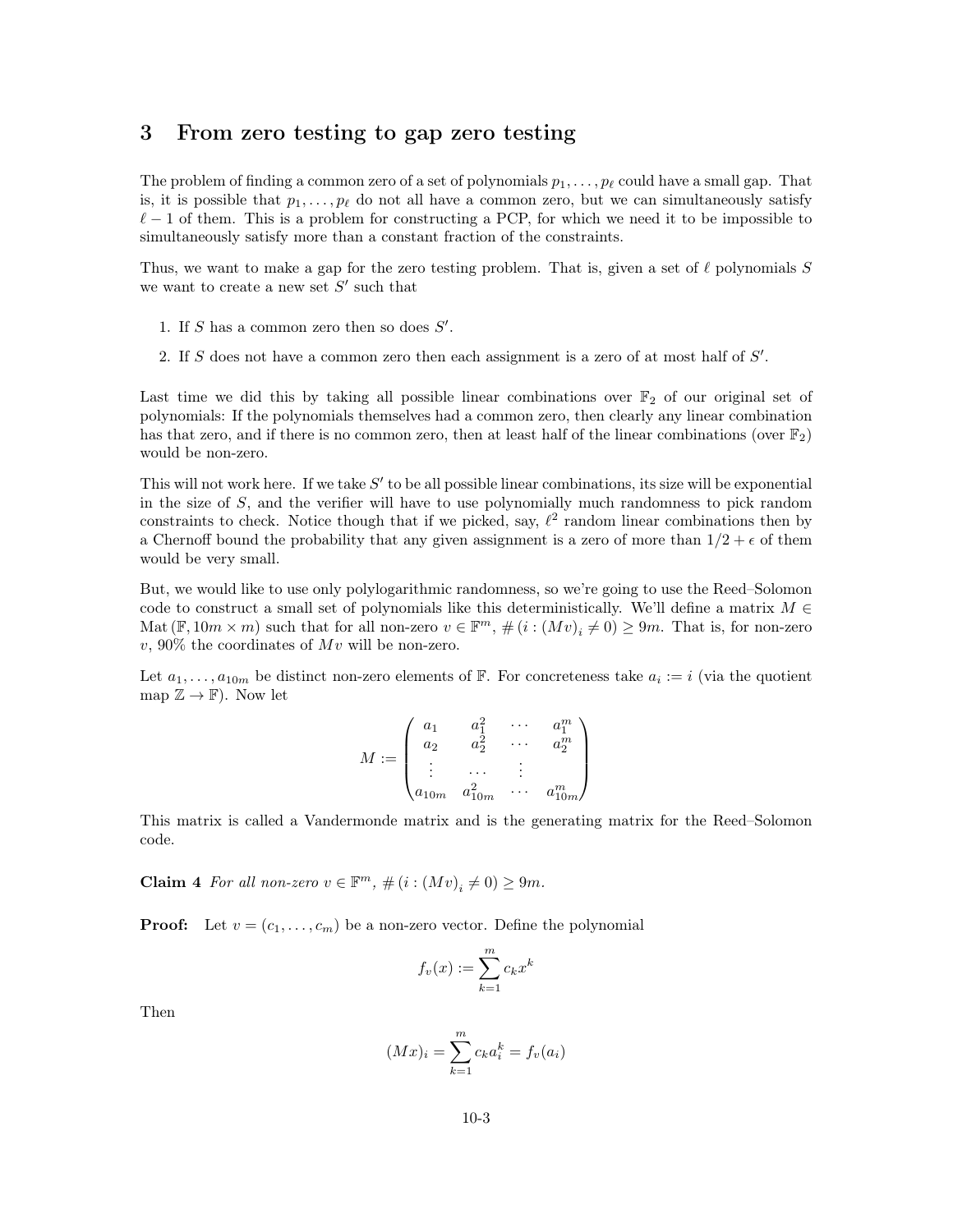Since  $f_v$  has at most m roots and all the  $a_i$  are distinct, we have

$$
# (i : (Mv)_i = 0) = # (i : f_v(a_i) = 0) \le m
$$

and so  $\#(i:(Mv)_i\neq 0) \geq 9m$  as desired.

We can now use this to reduce a zero testing instance to a zero testing instance with a large gap. Let  $S = \{p_1, \ldots, p_m\}$  be a zero testing instance and define

$$
(q_1,\ldots,q_{10m}):=M(p_1,\ldots,p_m)
$$

Let's check that this reduction satisfies the completeness and soundness [conditions.](#page-2-0)

1. Completeness:

If  $p_1, \ldots, p_m$  have a common zero  $\alpha$ , then

$$
M \cdot (p_1(\alpha), \dots, p_m(\alpha)) = M \cdot 0^m
$$
  
=  $0^{10m}$   
=  $(q_1(\alpha), \dots, q_{10m}(\alpha))$ 

so  $\alpha$  is a common zero of the  $q_i$ .

2. Soundness:

If  $p_1, \ldots, p_m$  do not have a common zero, then for any  $\alpha \in \mathbb{F}^n$ , there is some  $p_i$  with  $p_i(\alpha) \neq 0$ . Thus  $v := (p_1(\alpha), \ldots, p_m(\alpha))$  is a non-zero vector, which means at most m of the 10m entries of  $Mv = (q_1(\alpha), \ldots, q_{10m}(\alpha))$  are 0. That is, at most 1/10 of the  $q_j$  have  $\alpha$  as a zero.

If you only learn one thing from this lecture, this is a good trick to know.

# 4 Locality and sumcheck

We got the gap we wanted, but now each polynomial depends on all the variables, so we lost the locality. We're going to use arithmetiziation to fix this. Look at a degree three polynomial  $q(X)$ . We have

$$
q(X) = \sum_{1 \le i \le j \le k \le n} q_{ijk} x_i x_j x_k
$$

If  $i, j, k$  are not in increasing order, define  $q_{ijk}$  to be 0.

Let  $H \subseteq \mathbb{F}$  and take  $m \in \mathbb{N}$  such that  $|H|^m = n$ . Let  $\sigma: H^m \to [n]$  be an arbitrary bijection. We're going to take

- 1.  $|H| = O(\log n)$
- 2.  $|\mathbb{F}| = \text{polylog}(n)$
- 3.  $m = O\left(\frac{\log n}{\log \log n}\right)$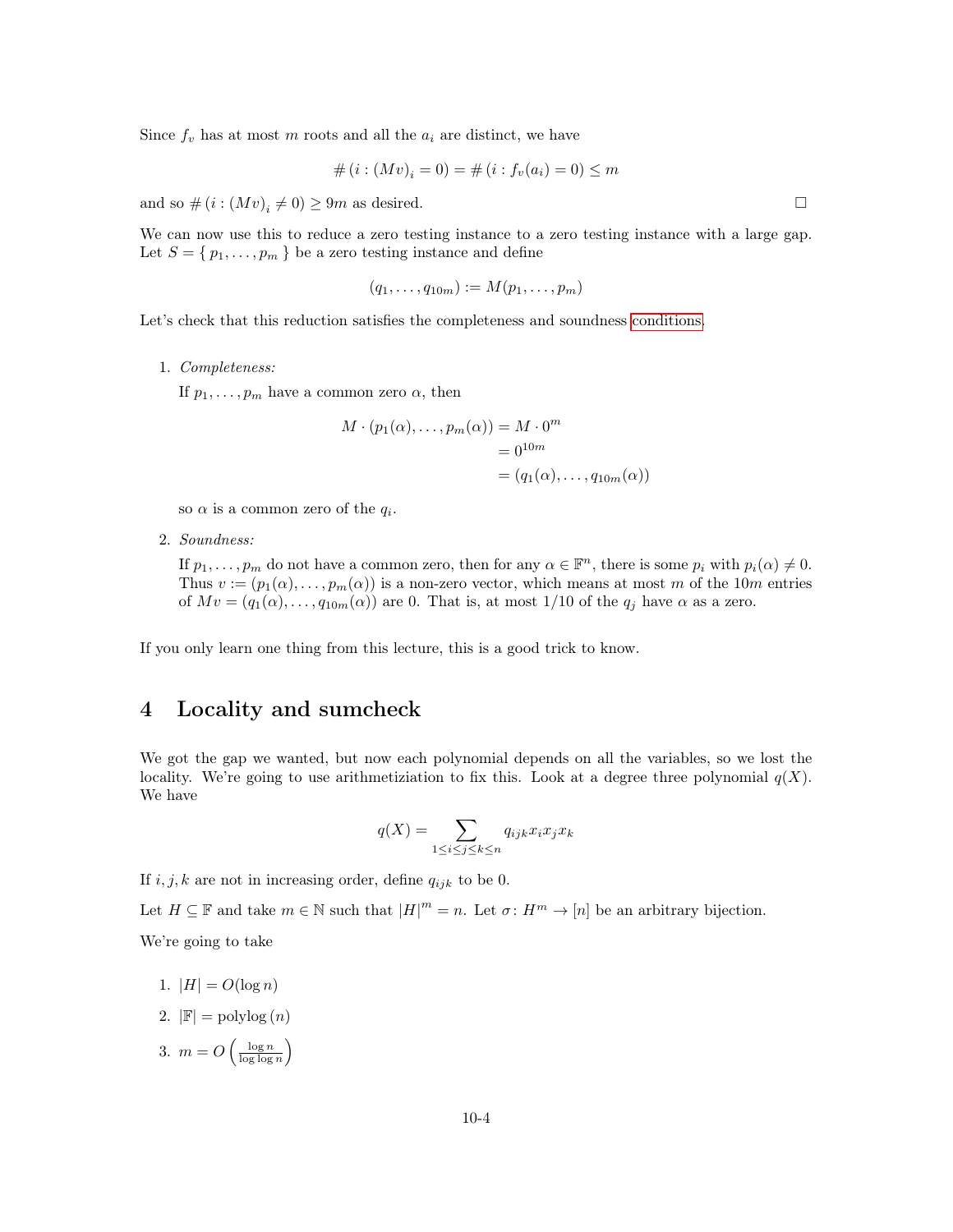so that  $|H|^m = n$  and  $|\mathbb{F}|^m = \text{poly}(n)$ .

We'll use  $H^m$  to encode the integers [n]. Define  $Q: (H^m)^3 \to \mathbb{F}$  by

$$
Q(u, v, w) := q_{\sigma(u), \sigma(v), \sigma(w)}
$$

For an assignment to the variables  $(\alpha_i)_{i \in [n]}$ , let  $A: H^m \to \mathbb{F}$  be defined by  $A(u) := \alpha_{\sigma(u)}$ . Note that

$$
\sum_{u,v,w \in H^m} Q(u,v,w)A(u)A(v)A(w) = \sum_{u,v,w \in H^m} q_{\sigma(u),\sigma(v),\sigma(w)}\alpha_{\sigma(u)}\alpha_{\sigma(v)}\alpha_{\sigma(w)}
$$

$$
= \sum_{1 \le i \le j \le k \le n} q_{ijk}\alpha_i\alpha_j\alpha_k
$$

$$
= q(\alpha)
$$

Why would we go from such a nice representation to such an ugly one? Well we're going to work with the sumcheck protocol, and sumcheck likes to work with such guys.

## 5 Recall low degree extensions

The low-degree extension of a function  $f: H^m \to \mathbb{F}$  is the unique polynomial  $\hat{f}: \mathbb{F}^m \to \mathbb{F}$  of degree  $|H| - 1$  in each variable such that  $f(z) = \hat{f}(z)$  for all  $z \in H^m$ . Explicitly:

$$
\widehat{f}(z_1,\ldots,z_m):=\sum_{a\in H^m}f(a_1,\ldots,a_m)\cdot L_a(z_1,\ldots,z_m)
$$

where  $L_a$  is the polyonmial of degree  $|H| - 1$  in each variable such that, for all  $z \in H^m$ ,  $L_a(z) = 1$ if  $z = a$  and  $L_a(z) = 0$  if  $z \neq a$ . That is,

$$
L_a(z_1,\ldots,z_m):=\prod_{i\in[m]}\prod_{b\in H\setminus\set{a_i}}\frac{z_i-b}{a_i-b}
$$

We'll use these to embed a sum-check proof in the PCP we're developing.

# 6 Putting it all together

Now we can begin to define the full  $PCP[O(\log n), polylog(n)]$  proof system for degree 3 common zero testing.

Say the input is a set of polynomials  $p_1, \ldots, p_\ell$ . We'll use our gap creation procedure on these to produce  $q_1, \ldots, q_{10\ell}$ . The symbols that the proof is written in will be elements of F. The proof will then consist of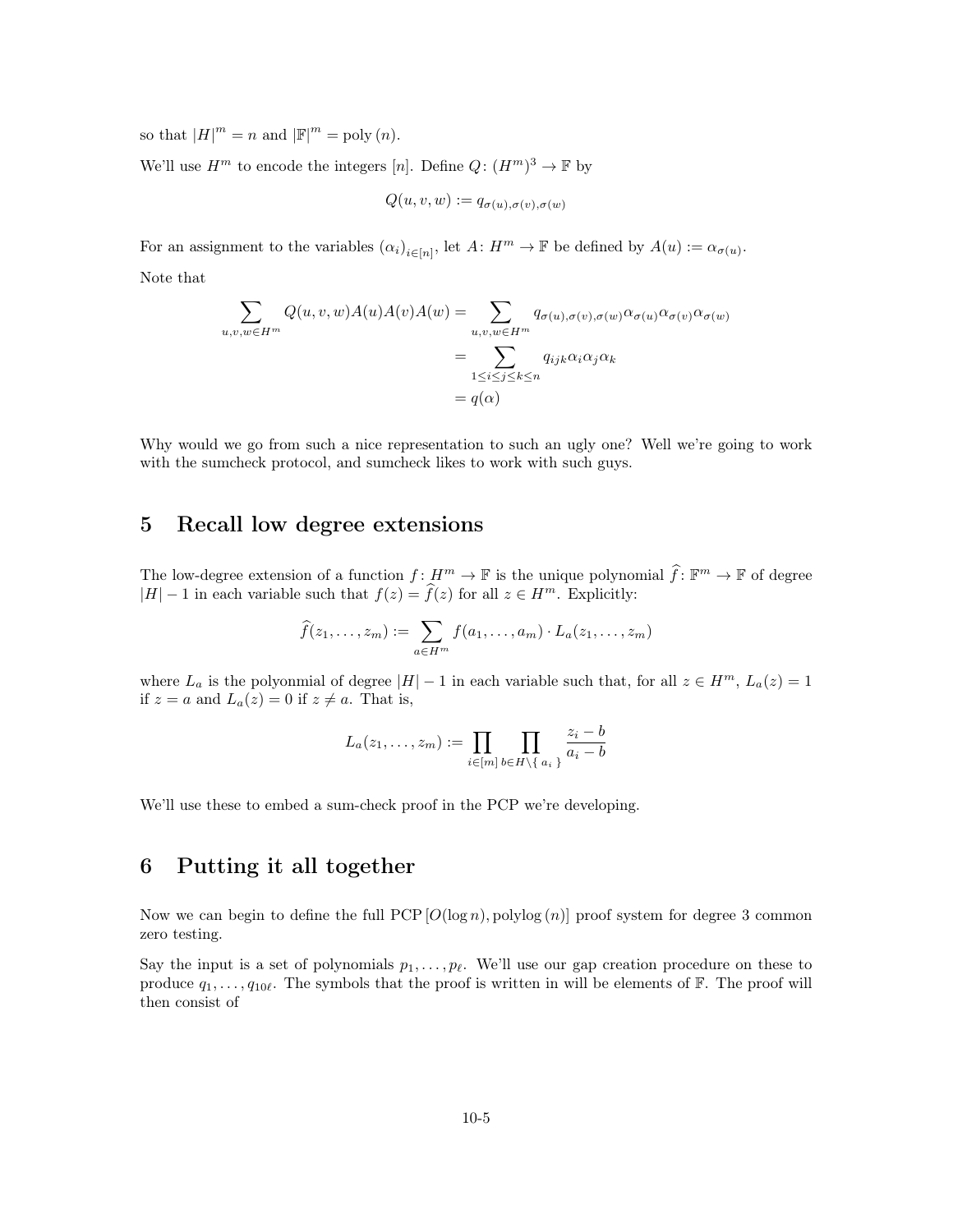| Type of data                                                        | Value provided by the honest prover                                                      |
|---------------------------------------------------------------------|------------------------------------------------------------------------------------------|
| The evaluation table of of a function $\mathbb{F}^m \to \mathbb{F}$ | The evaluation table of $\widehat{A}$ , the LDE of a cor-                                |
|                                                                     | rect variable assignment A.                                                              |
| For each $j \in [n]$ , the evaluation tabe of a func-               | We expect that                                                                           |
| tion $\Phi_i$ , $(\mathbb{F}^m)^3 \to \mathbb{F}$                   | $\Phi_i(u, v, w) = \widehat{Q}_i(u, v, w) \widehat{A}(u) \widehat{A}(v) \widehat{A}(w).$ |
| For each $i \in [3m]$ and for every possible choice                 | We expect $G_{r_1,\ldots,r_{i-1}}^i(z)$ to be                                            |
| of $r_1, \ldots, r_{3m} \in \mathbb{F}$ , a degree  H  univariate   |                                                                                          |
| polynomial $G_{r_1,,r_{i-1}}^i$ (given as a vector of co-           | $\sum \Phi_j(r_1,\ldots,r_{i-1},z,h_{i+1},\ldots,h_{3m})$                                |
| efficient).                                                         | $h_{i+1},,h_{3m} \in H$                                                                  |
|                                                                     |                                                                                          |
| Some kind of proof that that the evaluation                         | We will cover this next lecture.                                                         |
| tables provided correspond to polynomials of                        |                                                                                          |
| the expected degrees.                                               |                                                                                          |

The verifier will do the following:

- (1) Check (via some mechanism which we will talk about next time) that the evaluation tables provided correspond to polynomials of the expected degrees.
- (2) Pick a random  $j \in [n]$ .
- (3) Pick random points  $u, v, w \in \mathbb{F}^m$  and check that

$$
\Phi_j(u, v, w) = \widehat{Q}_j(u, v, w) \widehat{A}(u) \widehat{A}(v) \widehat{A}(w)
$$

 $\sim$ 

This requires querying the proof about  $\Phi_j(u, v, w), \hat{A}(u), \hat{A}(v)$ , and  $\hat{A}(w)$ .  $\widehat{Q}_j(u, v, w)$  can be computed directly from the input.

(4) Now we do a sumcheck protocol to check whether  $\sum_{u,v,w\in H} \Phi_j(u,v,w) = 0$ . Pick random points  $r_1, \ldots, r_{3m} \in \mathbb{F}$  and check that

(a)

$$
\sum_{h \in H} G^1(h) = 0
$$

(b) For  $1 \leq i \leq 3m-1$ ,

$$
G_{r_1,...,r_{i-1}}^i(r_i) = \sum_{h \in H} G_{r_1,...,r_i}^{i+1}(h)
$$

(c)

$$
G_{r_1,...,r_{3m}}^{3m} = \Phi_j(r_1,...,r_{3m})
$$

## 6.1 Analyzing resource usage

#### 6.1.1 Randomness

Let's count the amount of randomness our verifier uses. Going step by step, it uses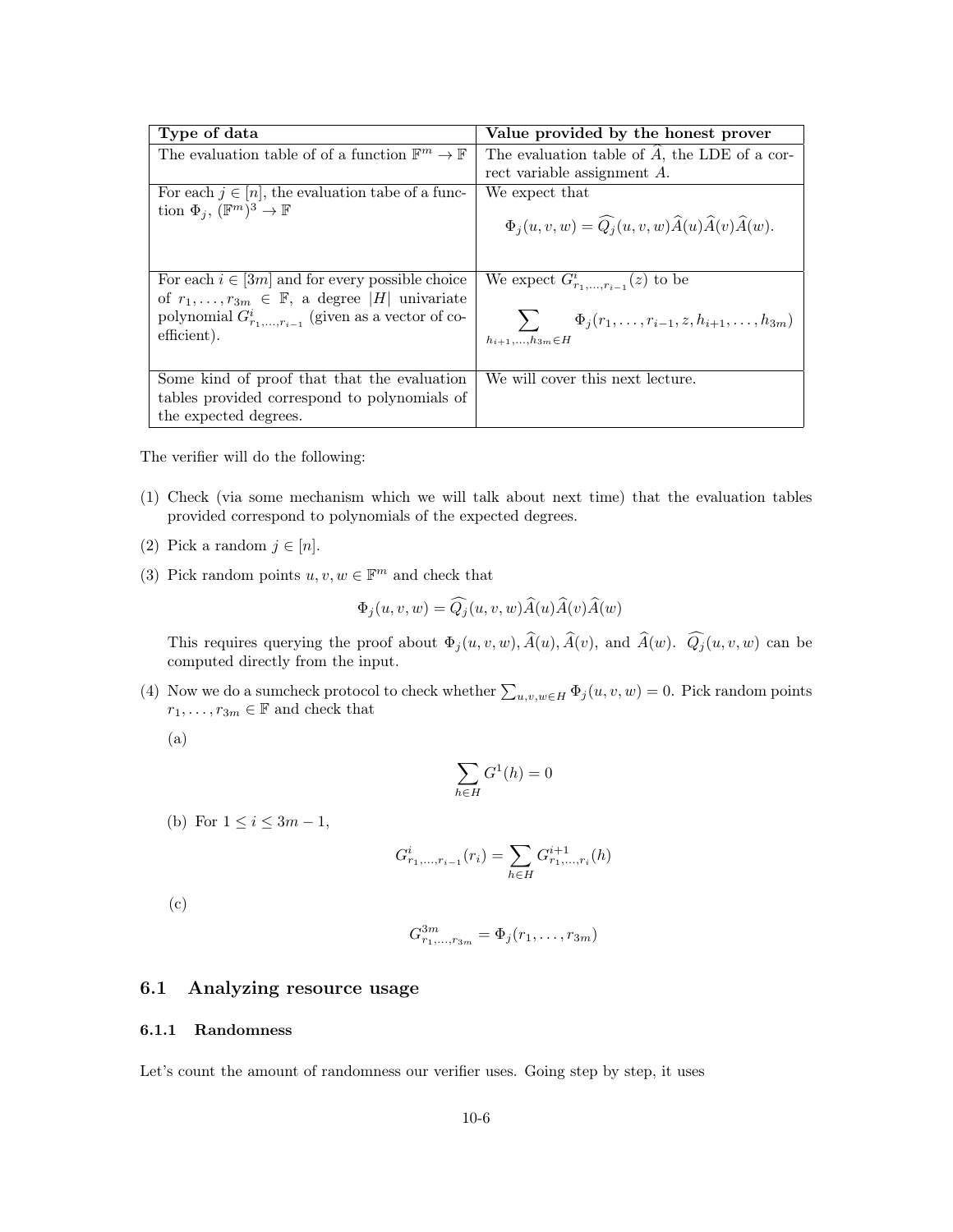- 1. The randomness  $r_{\text{LDT}}$  used by the yet-to-be-described degree testing procedure.
- 2. To pick  $j \in [n]$  we use  $\log n$  bits.
- 3. To pick 3 random points of  $\mathbb{F}^m$ , we use  $3m \log |\mathbb{F}| = O(\log n)$  bits.
- 4. To pick  $r_1, \ldots, r_{3m}$ , we again use  $3m \log |\mathbb{F}| = O(\log n)$  bits.

In total we use  $O(\log n) + r_{\text{LDT}}$ , which we will see next time is  $O(\log n)$ .

#### 6.1.2 Queries

Next let's count how many queries are made, keeping in mind that a single query reads an element of F.

- 1. The number of queries  $q_{\text{LDT}}$  used by the still-yet-to-be-described degree testing procedure.
- 2. 0 queries.
- 3. Here we make 4 queries.
- 4. Finally, here we make  $O(3m |H|) = \text{polylog}(n)$  queries.

So in total we use  $\text{polylog}(n) + q_{\text{LDT}}$ , which we will see next time is  $\text{polylog}(n)$ .

### 6.2 Completeness and soundness

#### 6.2.1 Completeness

Completeness is straightforward. Suppose  $q_1, \ldots, q_n$  do have a common zero given by an assignment A and the prover writes down everything as expected. Then the verifier goes through steps 1, 2, 3, and also passes through step 4 since

$$
\sum_{h_1 \in H} G^1(h_1) = \sum_{h_1, h_2, \dots, h_{3m} \in H} \Phi_j(h_1, \dots, h_{3m})
$$
  
=  $q_j(A)$   
= 0

and

$$
G_{r_1,\dots,r_{i-1}}^i(r_i) = \sum_{h_{i+1},\dots,h_{3m} \in H} \Phi_j(r_1,\dots,r_{i-1},r_i,h_{i+1},\dots,h_{3m})
$$
  
= 
$$
\sum_{h_{i+1},\dots,h_{3m} \in H} \Phi_j(r_1,\dots,r_{i-1},r_i,h_{i+1},\dots,h_{3m})
$$
  
= 
$$
\sum_{h \in H} \sum_{h_{i+2},\dots,h_{3m} \in H} \Phi_j(r_1,\dots,r_i,h,h_{i+2},\dots,h_{3m})
$$
  
= 
$$
\sum_{h \in H} G_{r_1,\dots,r_i}^{i+1}(h)
$$